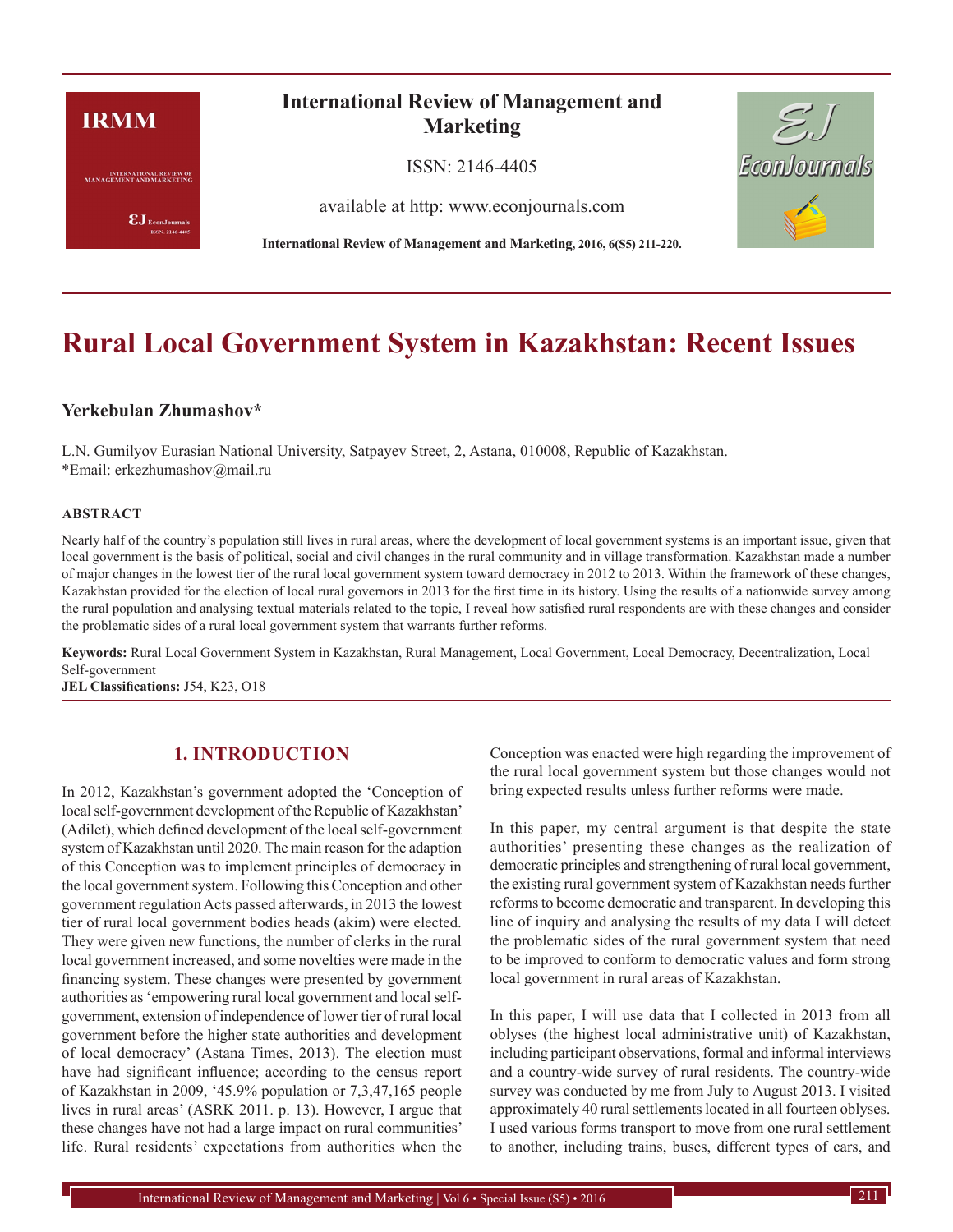motorcycles. Theses rural settlements are located in different geographic areas (ranging from near economic and administrative centres to more than 300 kilometres away from the nearest one), weather conditions, social-economic conditions (rural settlements are made up predominately of people occupied in livestock, agriculture, and railway services) and size. The survey was conducted as door-step interviews with individuals who live in rural areas. 634 people from different ethnic groups, social backgrounds and age groups participated in the survey. During that period, elections of rural local government heads took place for the first time in Kazakhstan's history. Therefore, I had the opportunity to observe the pre-election, election and post-election processes. In addition, I had the opportunity to record rural residents' opinion in each period of these processes.

# **2. THE LOCAL GOVERNMENT SYSTEM OF KAZAKHSTAN**

According to the Law (Adilet 1993): 'The system of administrativeterritorial structure consists of administrative and territorial units: Rural settlement (Aul), town (Kent), rural district (Auldyk Okrug), Audan in the city, city, Audan (district) and oblys'. Oblys is highest local administrative-territorial unit, which is divided into several cities and districts. Audan is the local administrative-territorial unit within oblys; there might be Audan in the city and rural Audan consisting of rural districts, towns, and villages that are not part of a rural district. The lowest tier of local government below Audans and oblyses is a town, rural district and village that is not part of rural district formed on rural settlement level. Therefore, these local government bodies formed in rural areas to govern rural communities have rural settlement status. The Law (Adilet, 1993) determines a rural settlement as an 'inhabited locality with a population of at least 50 people; at least half of that population is composed of labourers in agriculture, forestry and hunting, beekeeping, fisheries and aquaculture, and their families and health professionals, social security, education, culture and sport'. As the size of many rural settlements is usually small, several rural settlements are united in one administrative-territorial unit called a rural district. In addition, there are some villages that for various reasons are not included into rural districts; they form administrative-territorial units on their own and are officially known as villages that are not part of rural districts. These local government bodies can range in size from a large settlement with a population of approximately 50,000 (usually in towns) to a single village with fewer than a hundred inhabitants.

'The administrative system of the Republic of Kazakhstan includes 9,825 administrative units consisting of 14 oblyses and two republican-status cities (including the capital city), 160 Audans, 10 Audans in republican status cities, 40 oblys-status cities and 45 towns, five Audans in oblys-status cities, 34 village and 2,474 rural districts, 35 urban and 101 rural villages and 6,905 rural settlements' (ASRK. p. 18). All of these local administrativeterritorial units are governed by akims, which head regional administrative bodies of government. The lower tier of a local government body's akim is appointed by higher government authorities and officials (clerks) of all these administrative bodies, which are appointed by their akims.

Local administrative bodies are controlled on the behalf of people by Maslihat deputies, the representative body of the local government whose members elected by the people. According to the Constitution of the Republic of Kazakhstan (Constitution of the Republic of Kazakhstan, 1995), 'maslikhats - shall express the will of the population of respective administrative-territorial units and with regard to the common public interests shall determine the measures needed for its realization, and control their implementation. Maslikhats shall be elected by the population on the basis of universal, equal suffrage under secret ballot for a 4 years term' (Article 86). As shown in Figure 1, the lower tiers of administrative-territorial units are towns, rural districts and villages that are not part of rural districts and do not have representative bodies of local government.

The lower tier of local government in rural districts, towns and villages that are not part of rural district<sup>1</sup> akims were appointed by Audan akim until 2013. After the normative and legislation changes in 2012-2013 the akims of rural districts were elected by Audan maslihat deputies. The election date changed according to oblyses and took place on 5-9 August 2013.

Why would policymakers not allow rural residents to elect their closest local government heads directly? There are two main reasons that explain their decision. First, government authorities thought that rural residents were not ready to directly elect their rural district akim and were afraid of conflicts between different formal and informal social groups among the rural population. Second, government authorities were reluctant to lose influence over rural district akims. In addition, this was not the only issue that was questioned in this election system; I will consider the election law of rural local government akims in the chapter below.

After the election was held the number of employees in rural district akim increased by 1-2 staff members, which aimed to strength the rural government's organizational structure. According to Resolution of the Government of the Republic of Kazakhstan (Adilet, 2004) the number of staff was adjusted according to population size of local administrative unit (Table 1).

Moreover, every administrative-territorial unit has technical staff employees, such as drivers, cleaners, guards, technicians, etc., Their numbers can also be changed according to the size of administrative-territorial units. Usually, their number in rural local government bodies is between 4 and 8 employees.

The next positive thing during this period was allowing rural local governments to generate income from renting local municipality properties. However, municipality properties in rural places would not bring much income, so it was not enough to form a local budget. The formation of the local budget for rural local governments is an important issue that has not been solved for

<sup>1</sup> As the number of rural districts predominates among them, hereafter I will use it to describe all these administrative-territorial units.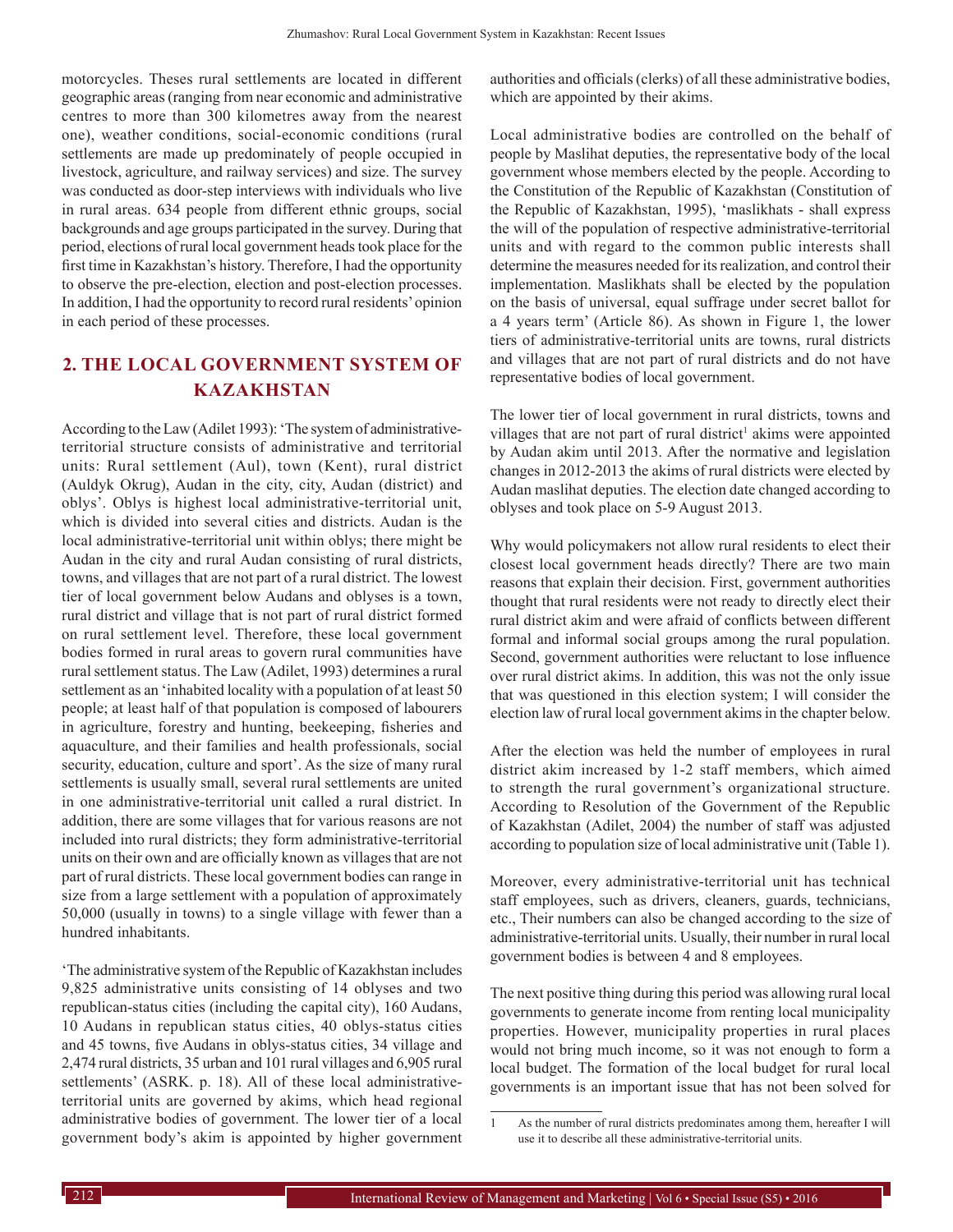



Source: Author

#### **Table 1: Rural local government's staff**

| <b>Administrative-territorial</b> | Akims' staff    | <b>Including deputy</b> |
|-----------------------------------|-----------------|-------------------------|
| unit population                   | quantity (unit) | of akims (unit)         |
| Town, village, rural district     |                 |                         |
| Up to $1,500$                     | $3-5$           |                         |
| 1,500-3,000                       | $5 - 7$         |                         |
| 3,000-5,000                       | $7 - 8$         |                         |
| 5,000-10000                       | $8 - 10$        |                         |
| 10,000-20,000                     | $10 - 15$       |                         |
| 20,000-40,000                     | $15 - 18$       | 2                       |
| More than $40,000$                | 18-20           | 2                       |

Source: Adilet, 2004

20 years despite the fact that this question was raised several times during the period.

All of the reforms that were made in recent years aimed to strengthen the rural local government and implement democratic values. However, there are still some issues without whose resolution the rural governance system will not adhere to the principles of democracy and allow the rural settlement akim to act independently. The main issues that needed further reform are an improved election system, formation a local budget for rural executive bodies and the formation of a representative body of government at the rural district level.

# **3. ELECTION**

Several aspects of this election system are questioned by society: Nomination of candidates, requirements for candidates and voting rights.

Candidates for rural district akim were nominated by Audan akim. According to the Law (Adilet, 2001), Audan akim should hold consultations with the local community before determining candidates; at least two candidates for rural district akim positions should be nominated. Almost all candidates whom I met during the field research were current rural district akims, local government clerks or workers in rural public institutions, such as schools, kindergartens, libraries, hospitals, etc., (usually heads of those offices). This factor is linked to requirements for candidates.

According to the Law (Adilet, 1993), candidates for rural district akim may be citizens of the Republic of Kazakhstan no younger than 25 years who have active election rights, a higher education and are residents of that oblys. In this system some requirements for candidates give rise to questions. First, the age qualification for candidates, which is 25 years, is high because it excludes young people from becoming rural district akim. Kazakhstan's youth participation in political and civic life is low, which is worse in rural areas because of low political and civic activity. The Youth Development Index is a global index featuring 170 countries according to five criteria: Education, health and wellbeing, employment, political participation, civic participation. 'Kazakhstan scores higher than the global averages in terms of "education," "health and wellbeing," and "employment." At the same time "political participation" and "civic participation," were the lowest scoring domains for Kazakhstan and were lower than the global averages' (Bukanova et al., 2014F. p. 203). Therefore, lowering the age of candidacy might be effective in the context of the participation of rural youth in local decision-making.

Moreover, the requirement from the rural district akim candidate's higher education certificate is absurd, as traditionally rural areas have few people who have a higher education certificate. Because of this section of requirement, some people could not run for election. For example, the akim serving in rural settlements located in Karaganda oblys was not happy about education limits. He did not attend higher schools and does not have a certificate and therefore did not have right to participate the election. Another example came from the Kyzylorda region where the chair of a small rural farm also could not run for election. He thinks that the higher education certificate is not important for administering a small rural place; what is important is management ability and the ability to build relationships with people. Actually, the reason that authorities included this requirement in election rights may be to control candidates in the election because in rural areas a person with a higher education usually works in public organizations, such as hospitals and schools. All of these public places are controlled and funded by government institutions, which of course have a huge influence on their employees. Therefore, authorities were able to control candidates, all election processes, and at the end were able to choose 'right' candidate, as the election was indirect.

Indeed, building a local government that is based on principles of democracy and transparency requires that local people have rights to direct election. People have the ability to elect the right candidates to their closest tier of government because they know candidates' skill; rural districts are small administrative units, and almost everyone knows each other. Direct election system give them a chance to democratically elect the right candidate who best knows local problems and is able to dissolve them. These factors will play a second role when rural district akim are elected by Audan maslikhat deputies because the supreme authorities in the first instance try to elect the candidate that better fits with their policy.

In the country-wide survey, respondents were asked, 'who should elect the rural district akim?' Based on institutions that might have elected the akim, the list of answers were: (1) The maliskhat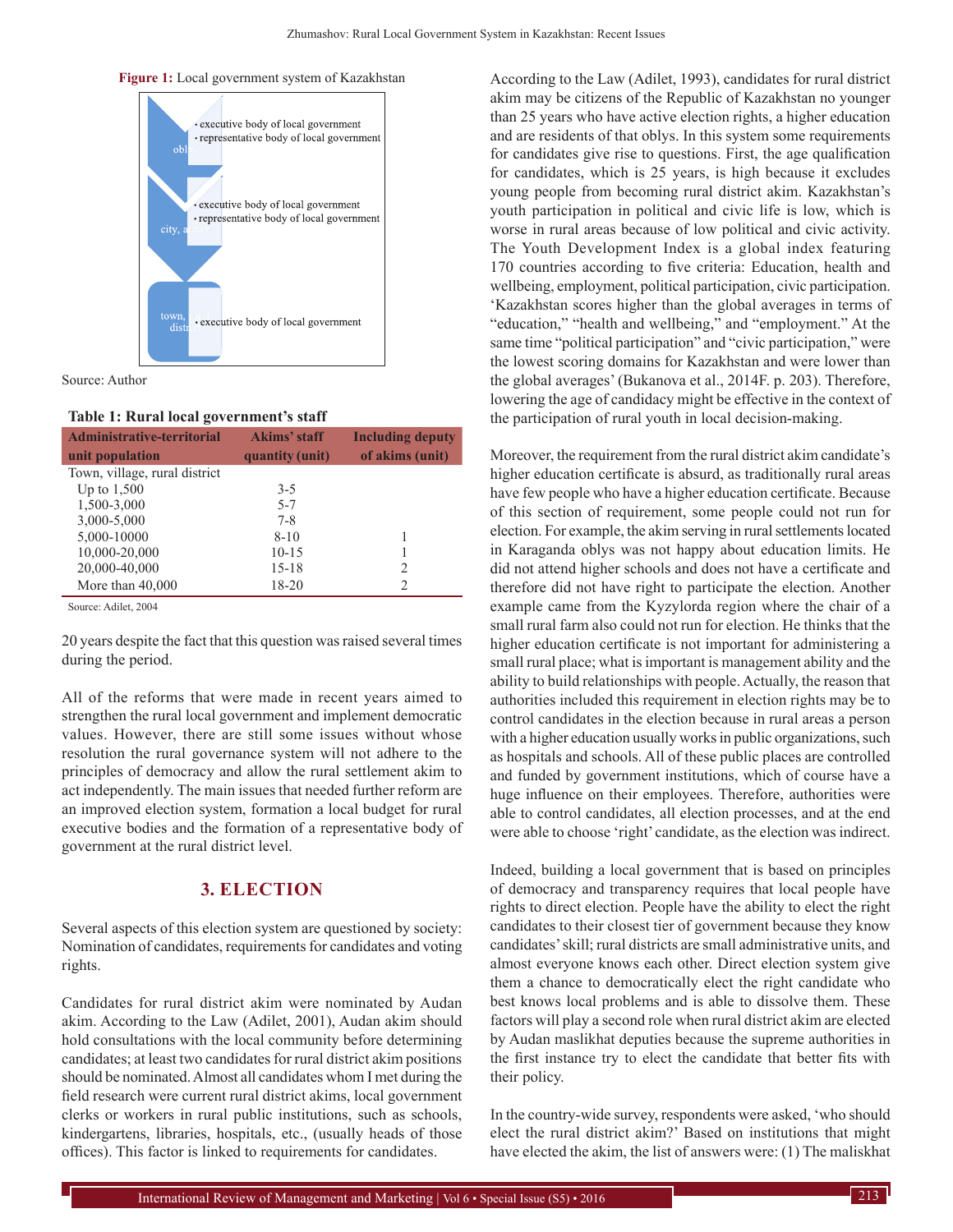deputies; (2) rural settlement residents; (3) rural district akim should be appointed by Audan akim; (4) there is no difference. Figure 2 shows the results from this question.

The results of survey demonstrate that the vast majority of the rural population wants to elect their rural district akim themselves. This means, that implementing a direct election system of local government in rural areas of Kazakhstan demands modern political challenges and local peoples' intention. Thus, the mechanisms of existing rural district akim's election system needs to be improved to become democratic, transparent and more independent before the highest state bodies.

As mentioned above, the rural district akims election was indirect. To determine respondents' opinion about this indirect election system, respondents were asked 'In your opinion, why did decision-makers gave election rights to the maslikhat deputies instead of rural people?' The answers of this question were selected according to popular reasons that were given by authorities or discussed in society. Figure 2 shows the opinion of rural residents who participated to the survey on this issue.

The survey's result shows (Figure 3) that most respondents believe that the government did not allow them direct election rights because it was afraid of conflicts among rural people. This issue came in first in Kazakhstan when discussions arose about electing local government heads. Therefore, this factor is cited as the main reason that decision-makers were unwilling to give direct election rights to rural residents, i.e., that there was a possibility that election competition could lead to conflicts between formal and informal groups in the rural community supporting their candidates. This is an important issue, as Kazakhstan consists of different ethnic groups. In addition, the predominating ethnic group (the Kazakhs) is divided into different tribes, which among the traditional part of the population (which dominates in rural areas) is a topical problem.

However, a certain part of the rural population does not believe this factor, and they think that authorities do not trust people and that this election was just a show (a window dressing election). Thus, there is the possibility that those who underlined the first and third options, who do not believe in the election system, would remain aloof from local civil and political life. This might actualize the problem of local participation problem, which would accompany questioning the effectiveness of government institutions' activity. In this context, the rural district akim's direct election is important.

What is the possibility that the direct election give rise to conflicts among rural communities? I think this is a question that should be asked of rural residents, as they know the local features better. Figure 4 demonstrates that the majority of respondents do not believe that the rural district akim's election could give rise to conflicts among people. 54% of respondents answered 'no' to the question 'if rural residents elects their akim themselves, is there the possibility that conflicts between ethnic or different social groups will take place?'

However, I cannot exclude that such conflicts can take place in some rural areas, and the survey results prove it; almost 20% of

**Figure 2:** Who should to elect the rural district akim?



### **Figure 3:** In your opinion, why did decision-makers give election right to the maslikhat deputies instead of rural people?







respondents answered "yes." Nevertheless, such a problem is not a reason to avoid direct election and deprive people of their voting rights. On the contrary, government authorities have to take into account and focus their work in areas where such cases occurred in order not repeat it again in the future. In addition, a direct election system could increase political and civil activity in rural places, which may increase the culture of elections and the political literacy of rural residents who would be ready to elect higher local government tiers' akims.

Rural district akims are elected for four years; however, they can be dismissed by resolution of the oblys akim. Unlike the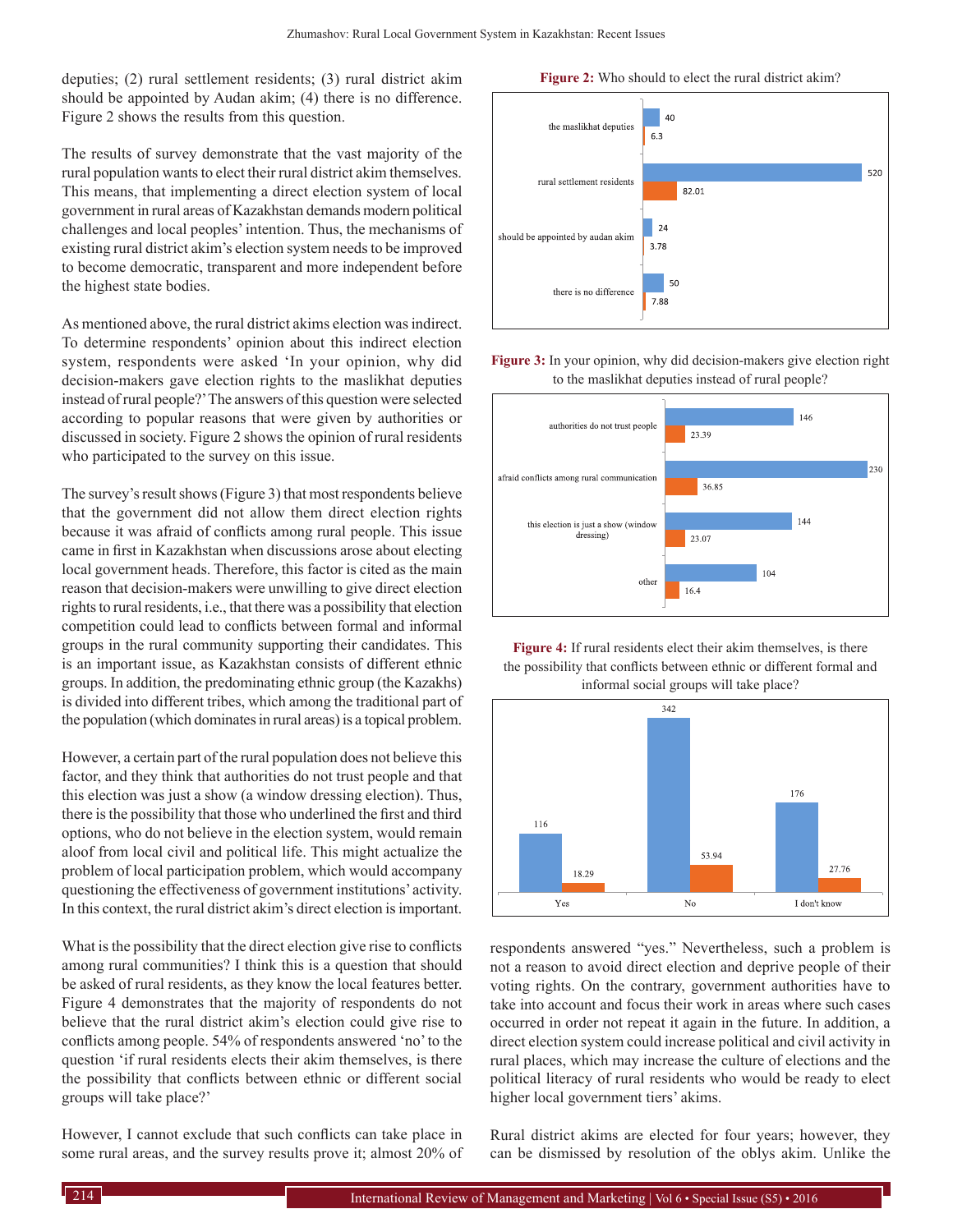former system when the rural district akim was appointed and dismissed by Audan akim, recent changes might be considered an improvement. However, these changes did not bring the expected results, because the reason that government authorities introduced elections of rural local government akims was democratic values and extension of rural akims' independence. Requirements for rural akim candidates were strict; candidates were nominated by audan akim. The election system is indirect, and because for this reason many rural people who intended to become rural district akim could not run for election. In addition, elected akims may be dismissed from their positions by resolution of the oblys akim. 'Therefore, the elections of akims of such type are characterized by the absence of real competition and practically do not differ from the process of appointment' (NGO Echo 2014. p. 8). Therefore, recent changes have not reached the stated goal because rural residents did not have voting rights and rural districts' akims have continued to depend on higher authorities.

# **4. BUDGET**

The rural district akim does not have a local budget, and all money is allocated by higher government budgets on the basis of planned projects in rural settlements, such as infrastructure maintenance or renovation, cleaning, lightening, etc., The size of allocated finance depends on the amount of the oblys or Audan budget (according to development level of the region), demography and the importance of the rural place, the size of planned projects; thus, every rural district has a different size of budget. In this financing system the rural budget has two problems. First, in some case the budget size depends on the personal relations that the rural district akim has with higher authorities. Second, the rural district akim is deprived of management ability and does not have money for small projects, such as event planning, mending, or dyeing. Thus, the akim just spends the money that is allocated to a planned project. Because of this structure, the rural akim is more concerned with fulfilling higher authorities' requirements than in solving local problems.

The formation of the rural settlement akim's budget has been one of the most discussed local government problems since Kazakhstan's independence, but the issue has yet to be resolved. There are objective and subjective reasons that are impede resolution of this issue. The objective reasons are that rural settlements do not have enough resources, imperfection of financial transaction and power distribution mechanisms between local government agencies, lack of financial transaction experience and, until the mid-2000s, the weak structure of the rural local government. The main subjective reason is the government's overlook policy. The United Nations Development Programme (UNDP, 2002) consultant at the time, Muhamedkarimova (2002. p. 318), who took part in Rural Development Project research in 2002, noted that 'The most urgent problem in rural settlement government is lack of local budget and rural districts' residual principle of financing. This situation is a hindrance to the rural district akim fulfilling its functions, whose political, social status and reputation is discredited, because it always supplicates to the heads of farms and other major ranches. Despite the fact that more than ten years has passed, the issue continues to be relevant. As seen in Figure 5,

**Figure 5:** Do you support formation a local budget for rural district akim?



the majority of respondents support formation of a budget for the rural district akim.

The rural population believes that a lack of financial sources interferes with the effectiveness of rural district akim and his duties because resources allocated by higher budgets are not enough even to fulfil the duties and functions of rural district akim. Today, 79 duties and functions are imposed on the rural district akim by different laws. Typical activities undertaken by rural district akim include:

- To manage, maintain and rent public buildings
- To manage and maintain public places (parks, green fields, memorials)
- To generate additional income
- To carry out assignments of highest state authorities
- To carry out the national policy in the administrative-territorial unit
- To report allocated financial spends to government authorities
- To help disabled and socially vulnerable residents
- To help to organize sporting, cultural, social events
- To arrange recruiting necessary personnel to the rural district
- To arrange vet service in the village
- To manage and keep order and integrity among the rural community
- To manage and maintain cleanliness, recreation grounds and planting of greenery in the rural district.

Authorities once again attempted to solve this issue beginning in 2013 during the election preparation process. There was anticipation that elected akims would have local budgets. However, authorities gave funding to rural district akim for municipal properties (clubs, libraries and other rural communal facilities) that were located in the administrative unit border and were allowed to rent them. According to the 'Guidelines on local government', which were published in 2013 by the Ministry of Regional Development, elected akims received revenues from renting municipal properties and local fines (The Ministry of Regional Development of the Republic of Kazakhstan 2013).

Rural district akim can spend income from renting municipal property on local problems. This was considered additional income for rural district akim, who can spend this revenue at their discretion for local demands. Because of the small size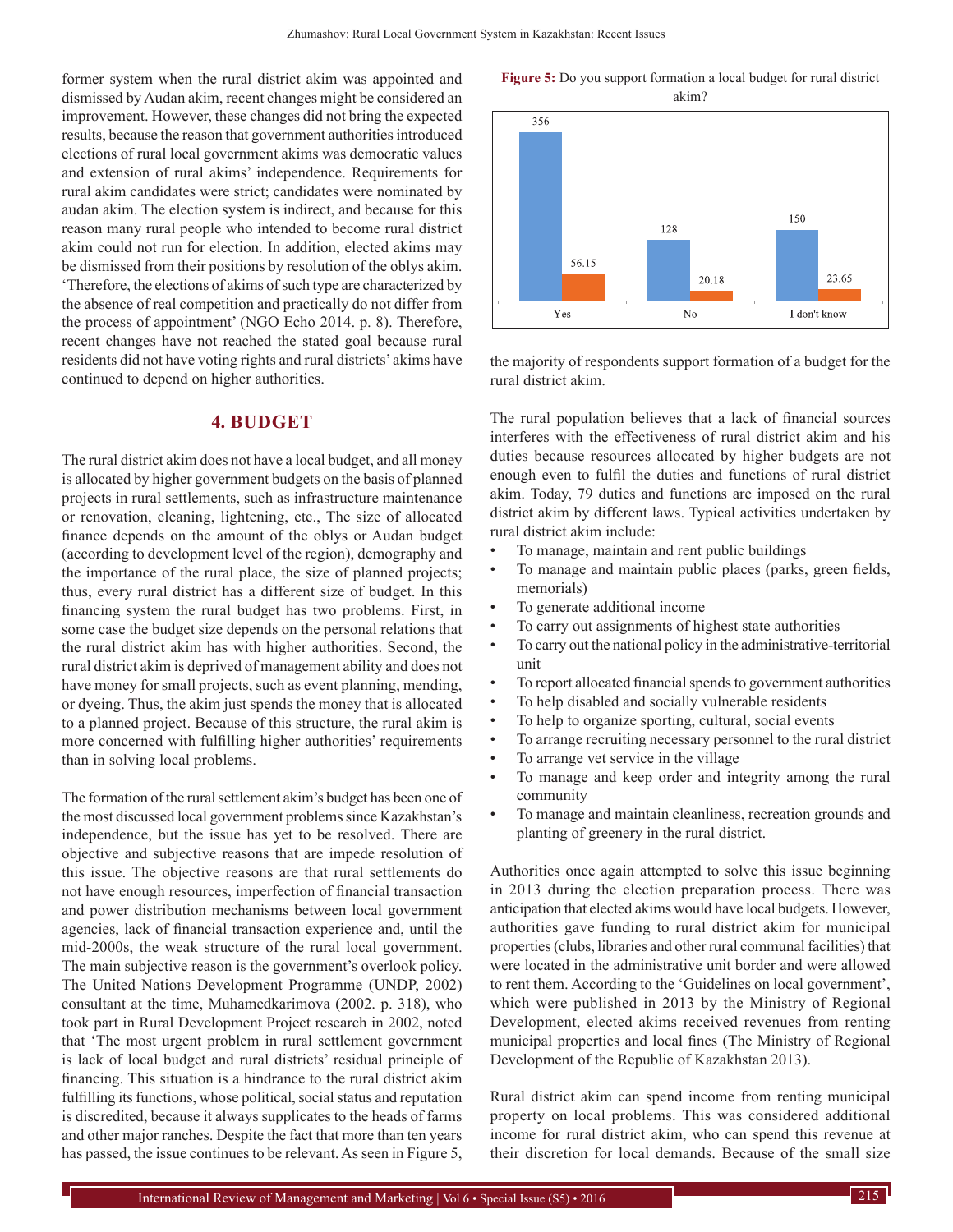of population and social activity in rural areas, the municipal properties would not bring much revenue, so the importance of this change is symbolic. Nevertheless, this change's positive aspect is that the rural district akims will learn the process of forming and spending their own incomes. This will serve as practice for them and make them ready to control their local budgets in the future.

The second source that the rural district akim is allowed to add to his local needs are incomes from local fines. Government Acts allow for rural district akims to introduce penalties to keep local order and the proceeds from these penalties stay with the akim to be used for local needs in consultation with local communities. In fact, this approach of local funding would not bring much money if any at all due to the traditional order and extensive kinship relations of village residents.

The main problem hindering the formation of a rural district's akim budget is identifying the sources. Discussions are developing around this issue. Because many villages do not have sources to formation their own budgets as rural areas have limited business activities, undeveloped services, and few entrepreneurs. Therefore, determining the mechanisms of rural district budget's sources have caused many discussions.

Thus, it is understandable that the vast majority of rural residents who participated in the survey think that the rural settlement budget should come from transfers from higher-level budgets. Rural residents understand that local tax incomes are not enough to form a budget; therefore, they want transfers from higher-level budgets, expenditures of which are decided by rural communities according to local needs (Figure 6).

However, formation the rural district akim's budget from higherlevel government bodies' transfers would not bring large changes to the existing system. First, the akim will continue to somehow depend on higher state authorities, and in this case, the financial agencies will be able to have influence on rural district akim. Personal relations will continue to play a key role, so there is a risk that finance will become mechanism of intervention in rural





akim's work that the authorities can use. Second, the akim will work only with transferred money and will not be motivated to increase budget revenues. The akim's budget should be formed from local and state based diversification sources and their criteria must be apparent.

The rural district akim's budget income should be formed first from local revenues, local tax, municipal properties rents, natural resource rents or sale, payments from local fines, donations from residents and entrepreneurs and the other sources that a village has. State subsidies might serve as an additional source of income, especially for less developed and low-income rural districts. Another source is credits for important projects that will bring revenue for rural districts that have deposits in the bank.

Local tax could be basic source of income for rural district budgets; budgets can be formed from a certain amount of all local tax that is collected in that administrative unit or may be certain types of taxes, e.g., taxes from small and medium sized businesses. Both of these two methods for the amount of local collected tax; therefore, the akim will be interested in the growth of the tax amounts to increase the income of the rural district and thus the amount of its budget. This might be motivation for rural district akim to attract investors, thereby increasing rural investment and development. In addition, this motivates the akim to report questionable local business structures.

The natural resources that rural settlements have might be important additional sources for the budget. Rent or sale of natural resources (stone, sand, soil, wood, grass, reeds, river, lake, animals, poultry, fruit, etc.,) that are located on village territory can actually bring significant income at the local level. Today these resources in rural areas are used freely by foreign inhabitants for different purposes (especially commercially). If decision-makers adopt appropriate law, rural settlements' governments could introduce certain payments by foreign residents who use natural resources commercially. This might provide a certain portion of income for some rural district budgets. The second way that natural resources may bring revenue for budgets is local tourism. Rural settlements located in places that are attractive for local could develop this line and add an additional income source to its budget.

Another source for a rural district's budget might be taxation of local seasonal workers' salaries. Many rural settlements have seasonal workers, such as village shepherds, guards, farmers, etc., who are usually not officially been registered by government agencies. In fact, this source of revenue has symbolic importance, as seasonal workers are few and they do not have high salaries. Thus, this act may give rise to debate in society, as there will be many people who will be against taxing rural seasonal workers' low salaries. This act is actually important with respect to identifying the actual number of unemployed people in rural areas. Therefore, this type of tax should be set as low as possible (or should even be approved as a one-time payment).

Significant income for rural budgets could come from donations by residents and business owners who live in or are native to that rural settlement. The donation services among entrepreneurs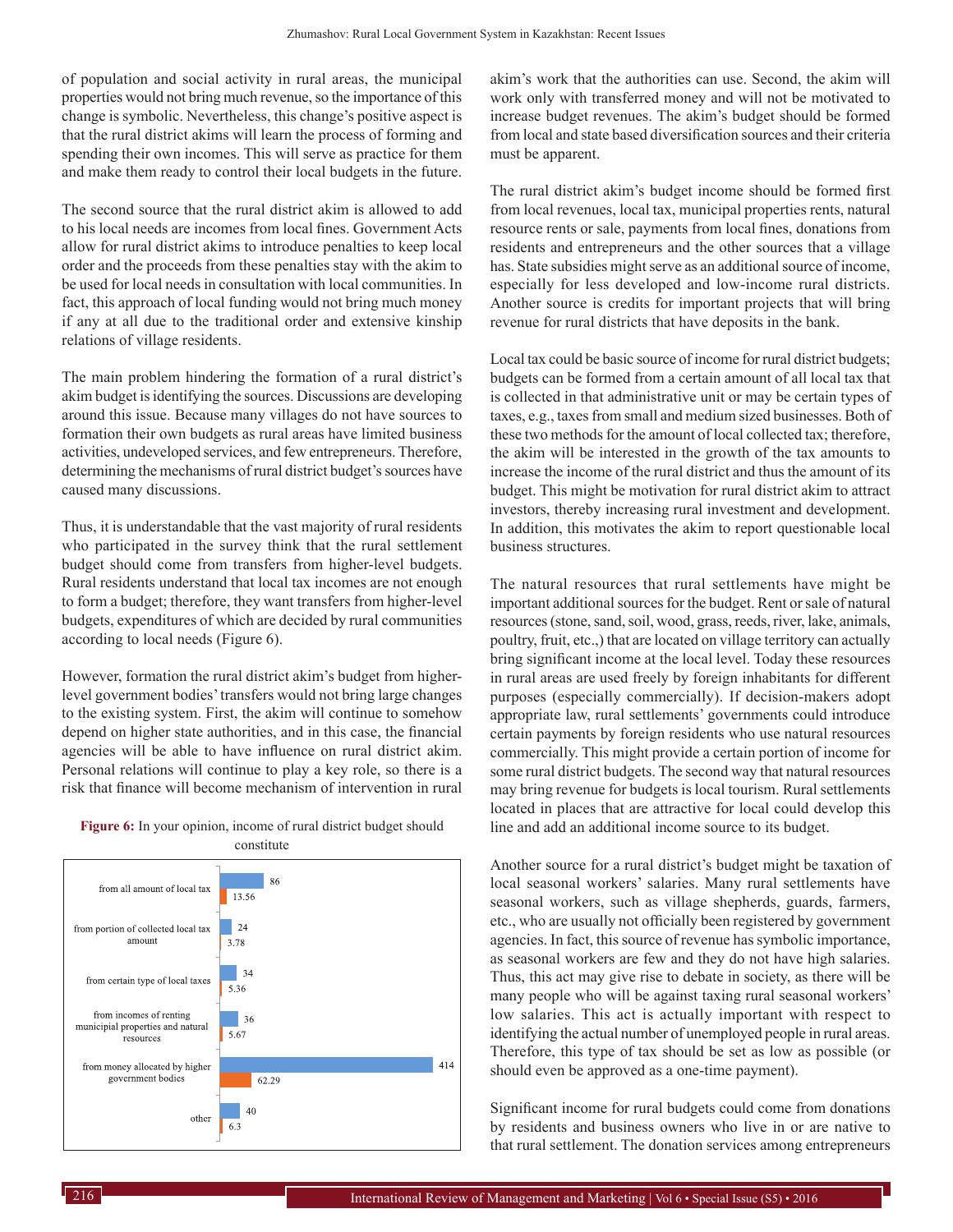have a good tradition in some areas of Kazakhstan due to community kinship ties. Despite the fact that money is allocated for private business structures' in rural areas to arrange various events, including building or renovating civil and social facilities (schools, kindergartens, medical facilities, etc.), today, donation systems have developed spontaneously and are usually not systematized. Thus, authorities have to systemize donations for rural settlements, which may play a significant role in some rural districts' budgets. The donation rule has to be clear to everyone and precise. In addition, there should be a strict rule that prevents the rural district akim from pressuring local small businesses; otherwise, the donation system may allow for abuse of power. Rural district authorities may resort to abuse of power to pressure local entrepreneurs to donate.

The next type of donation that is widely used in Kazakhstan's rural areas is the practice of funding a project by raising many small amounts of money from village residents (crowd funding). Arural settlement's activist residents raise money from the population for project that has public importance, and this process has been regulated according to traditional conventional conceptions. I think that this phenomenon would have legal status if the government adopts appropriate law that considers this process as a source of a rural district's budget. Actually, this experience is used in many foreign countries' rural areas. For example, in Turkey this process calls "salma," which means tax that is collected from the village population for needs of certain projects (Kavruk et al., 2012. p. 123). To be certain, the tax has to be collected only once a year and families with low income should be exempted from this type of funding. In addition, the amount of this sum has to be assigned by local communities who should control the process of collecting and spending. Giving legal status to this phenomenon may bring a positive effect to rural civil activity and increase the political culture of the population. People will be inclined to know the spending report of the tax that they give to local authorities. This means that people will demand transparency in the work of local authorities. As a result, this may bring openness to work by higher state institutions, which could decrease corruption and abuse of power.

'However, even then, considering the harsh climate and other geographical factors, Kazakhstan's rural communities will remain in need of state policy support' (UNDP, 2002. p. 20). Thus, the next source of rural district budgets might be state subsidies. The mentioned sources of local funding provide an advantage for rural settlements that have geographical resources or are closely located to economic centres and important transport routes. The rural settlements that are located in remote areas or do not have natural resources would suffer to find revenue for their budget. Therefore, government should divide subsidies for rural areas that have a budget lower than the country's average level. To claim the state subsidy an akim should make a project that he intends to realize in that administrative unit and justify its finance. This practice is used in some EU countries. However, to protect the rural district akim from pressure by state authorities this process should be transparent, and in the case of pressure by higher authorities, the akim should have the right to appeal to court. At the same time, not only the villages with low income potential could claim a state

subsidy, every rural administrative unit could make a claim if they have an important project.

Another way to finance important projects in rural settlement might be permission for rural local government bodies to take loans from financial institutions. If rural district akim has a project that brings more money to the budget then they should have the right to take a loan with the permission of the higher state bodies. The rural district that has a deposit in banks in the name of the rural settlement should have the right to apply for loans from financial institutions. This process strengthens management ability and experience of akim.

I think implementation all of these changes allow enough sources for the budget at an amount that is sufficient to carry out the functions and duties of rural local government. In addition, this method allows fair budget scaling among rural settlements, the amount of which first depends on the management ability of the akim. The rural districts' akims would obtain sufficient independence from higher authorities and would focus on solving local problems. This means that rural settlement governments would seek to find additional sources and devote their work to attract investors to increase the income portion of the budget. Thus, forming a local budget promotes rural district akims' work because they will be interested in developing rural areas. Figure 7 shows that rural residents share this opinion.

Forming the budget for the rural district akim raises the issue of 'who has to control the budget?' I think if the state authorities solve the budget problem, then they should trust local communities to control it. There are several useful aspects of such a decision. First, state supervision authorities would not keep extra staff to control a small amount of rural budget. Second, control by

**Figure 7:** In your opinion, forming the budget stimulates the work of the rural district akim





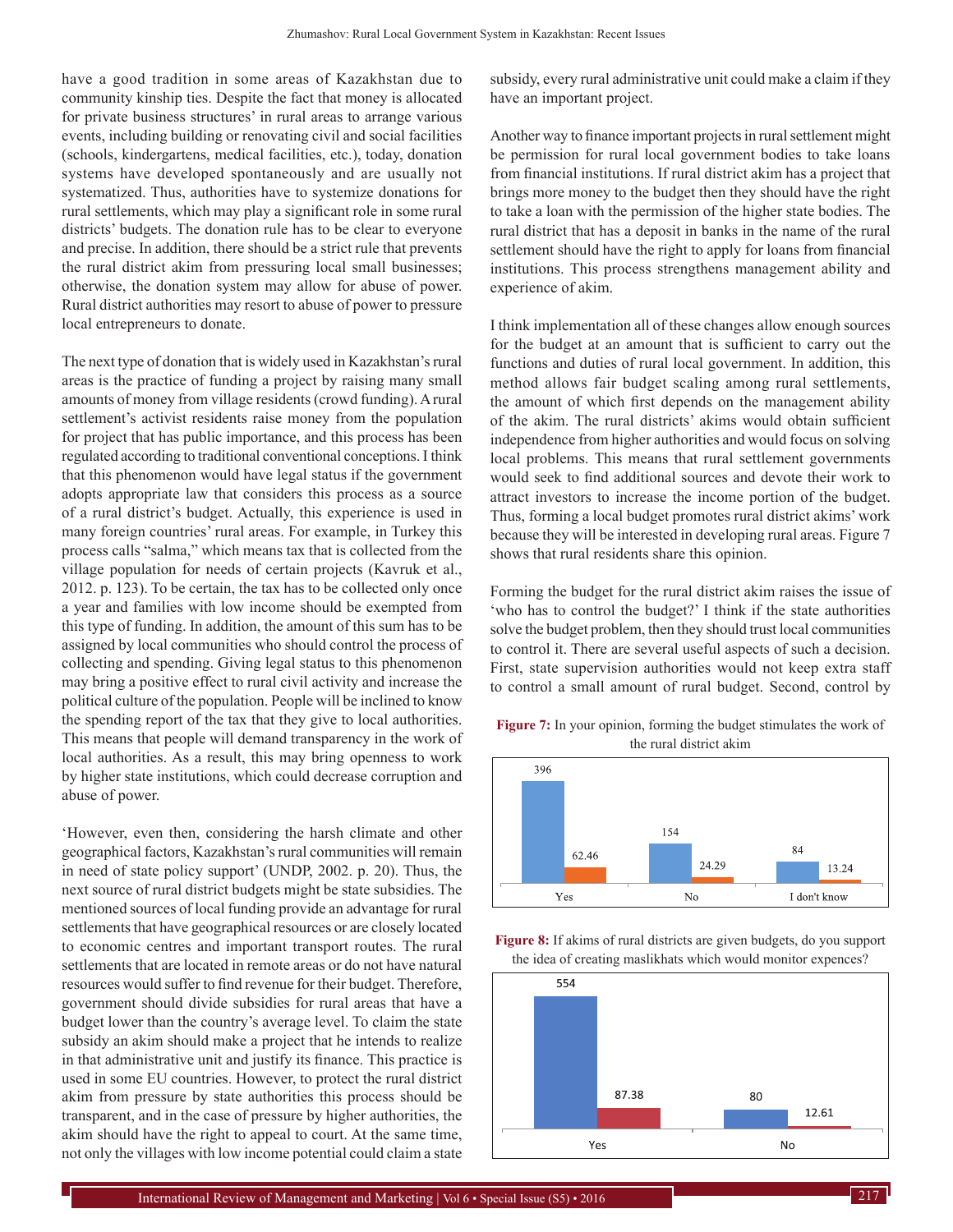people brings transparency for the operations of rural local government. For example, the United Kingdom has established a 'limited assurance' audit framework for small bodies with an annual turnover of up to £6.5 million (Audit Commission, 2011). I think this experience would work for Kazakhstan and adapting this feature from England to the local government system of Kazakhstan might be effective. In actuality, not only the budget but other performance by rural district akims could be controlled by a representative body on behalf of the people. Unfortunately, lower levels of local government in Kazakhstan do not have representative bodies of government. This actualizes the issue a forming a representative body of government in rural areas because establishing a representative body of government allows some local problems to be solved.

## **5. LOCAL SELF-GOVERNMENT**

At the rural district level, Kazakhstan does not have a collective body of government whose members' are elected in direct elections. This is a problem that decreases the control of people in rural local government. The formation of self-government institutions or representative bodies of government has been discussed for twenty years among policymakers and civil society. At the rural district level, Kazakhstan does not have a representative body of government, which is why higher level maslikhat members elected rural district akims. Until 1993, a village council had actually existed in Kazakhstan; the Selskyi Sovet fulfilled this function. Kazakhstan's local government system was based on the former system of local soviets at the beginning of the 1990s. 'According to the law on local Self-Government and Local Soviets in the Kazakh SSR, which was adopted on February 15, 1991, members of the soviets were elected by the citizens. The law established a principle of supremacy of representative bodies. In doing so, it established local executive bodies, and the chair of a local soviet was simultaneously assigned to chair an executive committee. In parallel, the law recognized the soviets as local self-government bodies' (Makhmutova, 2006. p. 275-276). However, the local government act in 1993 disbanded the Selskiy Sovet, and at the rural settlement level, all government functions were charged to rural district akim. Representative bodies (maslikhat) were formed only at the oblys and Audan levels.

The problem might be solved in two ways: Creation of a maslikhat institution at the rural district level or strengthening the work of local communities.

According to the Constitution of the Republic of Kazakhstan, 'The procedure or organization and activity of the bodies of local self-administration [self-government] shall be determined by citizens themselves within the limits of their powers established by law' (Article 89). Today, in rural areas local communities such as councils of elders, youth councils, women's councils, consumer cooperatives and similar non-governmental organizations are undertaking this function. Generally, 1-2 communities work in one rural administrative union; these have been created under the initiative of rural district akims who are interested in establishing window dressing communities so they can report to higher authorities that self-government institutions are working in their divisions. The members of rural local communities get called together by akims, as according to existing law the functioning of local communities is completely connected to the rural district akim's structure. Because there is no law that determines the relations between rural communities and state authorities or people, their powers, rights, responsibilities and functions are not defined. Therefore, rural local communities work weakly and ineffectively in most areas. Today, the local government system of Kazakhstan regulates according to the Law on Local Public Administration and Self-Government in the Republic of Kazakhstan. However, this law regulates all levels of local government and in the law, local self-government's functions are not determined completely. In my opinion, to create effective local self-government organizations separate laws on local state government and local self-government have to be adopted that clearly define all aspects of activities of these public bodies. Although, separate laws might be adopted for each level of local administrative units, which regulate all public bodies' activities in that hierarchic level.

The weak legislation is the problem that is interfering with the development of local government. This is among the main reasons for the low activity and ineffectiveness of local communities, which is blocking their development. Actually, in Kazakhstan's post-Soviet history there have been several attempts to adopt local self-government law. In 1997, 1999-2001 and 2005-2006 discussions took place on adopting local self-government law and creating effective working self-government bodies. In addition, a draft of the law on a self-government system of Kazakhstan was published, but all those attempts failed for different reasons.

It is not certain when this problem will be resolved. According to the local self-government development Conception, development of local government aimed in two phases – first in 2012-2014 and second in 2015-2020 (Serikbaev, 2002).

In the first period, the Conception aims to expand the capacity of the existing system of local government system. This includes:

- (Rural) village, town, and city levels through local community meetings and social gatherings that address issues of local importance
- Active involvement in the decision-making process of the city's population and the creation of development mechanisms
- Election of akims of towns, rural districts and villages that is not part of rural district
- Expansion of financial independence in lower levels of administration
- Self-management of rights and opportunities in implementing legal literacy of the population on the implementation of measures to improve organization and conduct.

According to the conception, the second period aims for 'the further development of local self-government system. However, unlike the first period, the measures of the conception intended for implementation in the second period are not specified. The Conception states that 'after 2014, the local government and selfgovernment disconnect further between the functions that have been considered, the formation of self-government budget and property, as well as at the level of rural districts will be working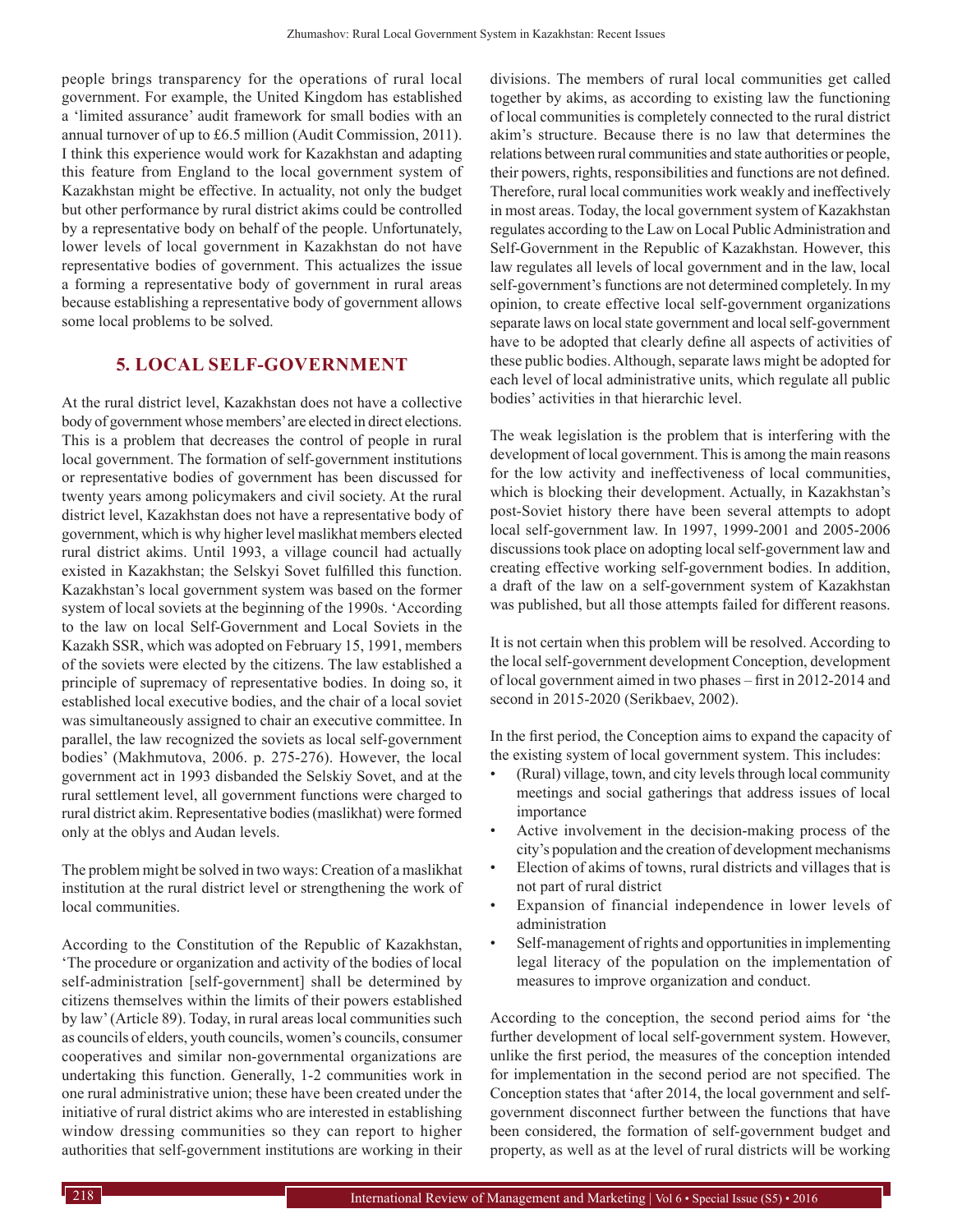to optimize the administrative-territorial units (fully to increase the potential for forming local self-government)'. From this point, it seems that the measures of the second period are abstract and not clear. For this reason, it is hard to predict which measures policy-makers will plan on in the coming years. However, it is clear that government authorities are planning to implement the measures slowly, year by year, as it is said that 'powers to the local government bodies have to be transferred step by step; otherwise they may not be able to manage their duties' (Adilet, 2012).

I think the easy way to development local self-government at the rural level is to establish maslikhats in rural districts. According to the Law (Adilet, 2001), the malikhat has functions of a selfgovernment institution. As we see in the above scheme about the local government system of Kazakhstan, the representative body of local government maslikhat is limited at the audan level. To establish this government body at the rural level strengthens the rural district administration system and gives rural residents the ability to control the akim's activity by maslikhat members, who are elected directly. In addition, the functioning and activity of maslikhat system is familiar to the people. On the other hand, the election of rural akim by rural maslikhat is not against democratic values, as according to European Charter of Local Self-Government collective bodies may elect their head (Council of Europe, 1985).

If current discussions among policy-makers for forming a budget for rural district akims are resolved, then this actualizes the establishment of a collective body of government at the rural level because the budget must be controlled on behalf of the people by a collective body of government. As result shows (Figure 8), the respondents of the survey supports the idea of creating a representative (maslikhat) body of government if the budget issue is resolved.

Actually, the collective body of government can completely fulfil control over part of the rural district budget. As a result, it would be unnecessary for the government to keep additional staff in supervisory structures to monitor the rural district budget because the amount of this budget is small and projects in rural areas that are financed from this budget are small too. Therefore, there is no reason to send government supervisory structures unless laws are being broken. This is economical and effective; giving control of budget to local collective bodies of government increases its power and responsibility and activates participation of rural residents for local decision-making.

In conclusion, establishment of representative bodies of government at the rural district level is effective, as it helps to resolve structural and organizational problems in the lower tier of government. First, the formation of local self-government would be solved, as Kazakhstan does not have a local self-government body. Representative government may act as a self-government because its members are directly elected by people in democratic elections. Second, the problem of controlling the rural district akim's performance is resolved, as representative bodies of government could control it on behalf of the people. Indeed, if a rural district akim is granted independence from higher authorities, then his performance would have to be controlled by people; a

representative body of government fulfils this function. Third, a representative body of rural district can elect the akim, as according to European Charter of Local Self-Government this is not against democratic principles.

One of the key elements in the development of a democratic society is the participation of citizens in government activities. It is impossible to develop democratic values without effective working local government that allows people to participate in local decision-making. Directly elected local government is the basis of local democracy and open society. Establishment of a representative body of government whose members are elected in direct elections in rural districts positively changes rural political life. Therefore, policymakers in Kazakhstan must pay attention to this issue. Carrying this issue for another twenty years will continue 'dead' political life in rural areas where political and civil participation is low despite the fact that nearly half of the population lives in that area.

# **6. CONCLUSIONS**

All of these statements that local government reforms in 2012-2013 have strengthened the lower tier of rural local government, and expanded rural residents' monitoring of and access to government is questionable. The results of the survey and my participation and observation cause me to conclude that rural residents do not feel these changes yet and remain suspicious about government reforms. Their critical attitude to these changes is acceptable, as authorities are unwilling to expand local self-government bodies and do not plan to share powers with local government. This attitude hinders development of local democracy and democratic values, which is preventing people from participating in local decision-making. Thus, the last changes that aim to bring democratic values tot the local government system did not reach its goal. Nevertheless, I agree that the 634 respondents from rural areas would not completely reflect all rural residents' views; however, the results of the survey show a certain part of peoples' opinion, which is that they wish further reforms in rural districts' governance system.

On the other hand, the rural district akim's apparatus in Kazakhstan is strong compared to that of certain other foreign states. However, rural district akim staff are generally concerned with fulfilling higher authorities' orders than solving local problems. This means that the organizational-structural form of rural district akim allows it to undertake its functions, and it will more concerned with local problems if they are granted more freedom from higher authorities. In this case, the service by rural district akims improves and local people get the chance to monitor their work, which increase political and civil activity in rural areas. However, three things need to be solved for this to happen. The first is the improvement of the election system and requirements for rural district akim candidates. The second is the formation of the budget for the rural district akim, which is based on local sources and government subsidies. The third is the establishment of a representative body of government, members of which are elected in direct elections. Not solving these problems will influence the image of the central government authorities (already, local experts are talking about